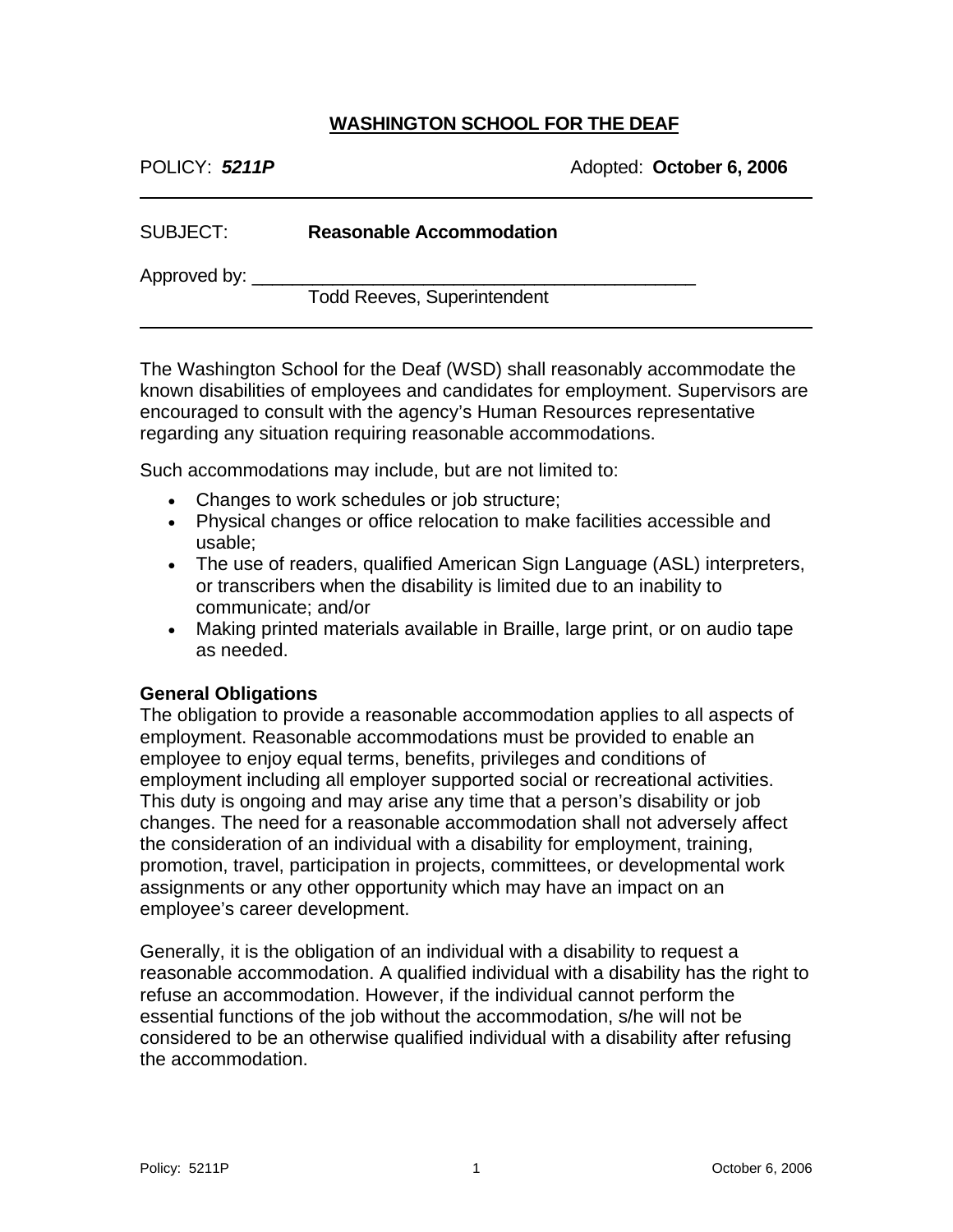## **Verification and Records**

When an applicant or employee makes a request for a reasonable accommodation, and the disability is not readily apparent and has not been previously documented, the supervisor may request that the applicant or employee provide verification from a health care professional that s/he has the disability as claimed and that it has the effect of necessitating the reasonable accommodation requested. If the treating health care provider is either unqualified to make a diagnosis or is not providing adequate information, WSD may select a health care professional to provide a second opinion at WSD's expense. Such inquiries must be limited to verification of the employee's claims, except that the WSD may also request that the health care professional suggest possible effective alternative accommodations.

All information regarding the presence, or nature of an employee's or applicant's disability must be treated as a confidential medical record and shall be maintained, apart from personnel files in a secure manner, with access restricted to designated personnel on a need to know basis.

# **Selection**

Reasonable accommodation must be provided at every stage of the recruitment, application and selection process, to enable a qualified applicant with a disability to have an equal opportunity for job consideration. Notification of the right to make an accommodation request and information on how to initiate such a request must be included with all announcements, bulletins, and recruitment efforts. Timeliness of response is essential in providing equal opportunity. Failure to provide accommodation in a timely manner shall be justification for extension of application and other deadlines.

Qualification standards, employment tests, or other selection criteria must not screen out or tend to screen out an individual with a disability unless such selection tools are job-related and consistent with business needs. Employment tests must be used in the most effective manner to measure actual abilities. Tests must accurately reflect the skills, aptitude, or other factors being measured and not the impaired sensory, manual, or speaking skills of an employee or applicant with a disability (unless those are the skills the test is designed to measure).

Staff at designated contact points for information about job openings and the application process shall be given the training and authority necessary to initiate WSD's process for the provision of reasonable accommodations.

## **Determining Essential Functions**

Each position should be examined, to determine its purpose and its essential functions. Appropriate times to examine a position include when the position is established, when it becomes vacant, and when the duties are changed. The following criteria should be considered in identifying the Essential Functions of a Job:

• Are employees in the position actually required to perform the function?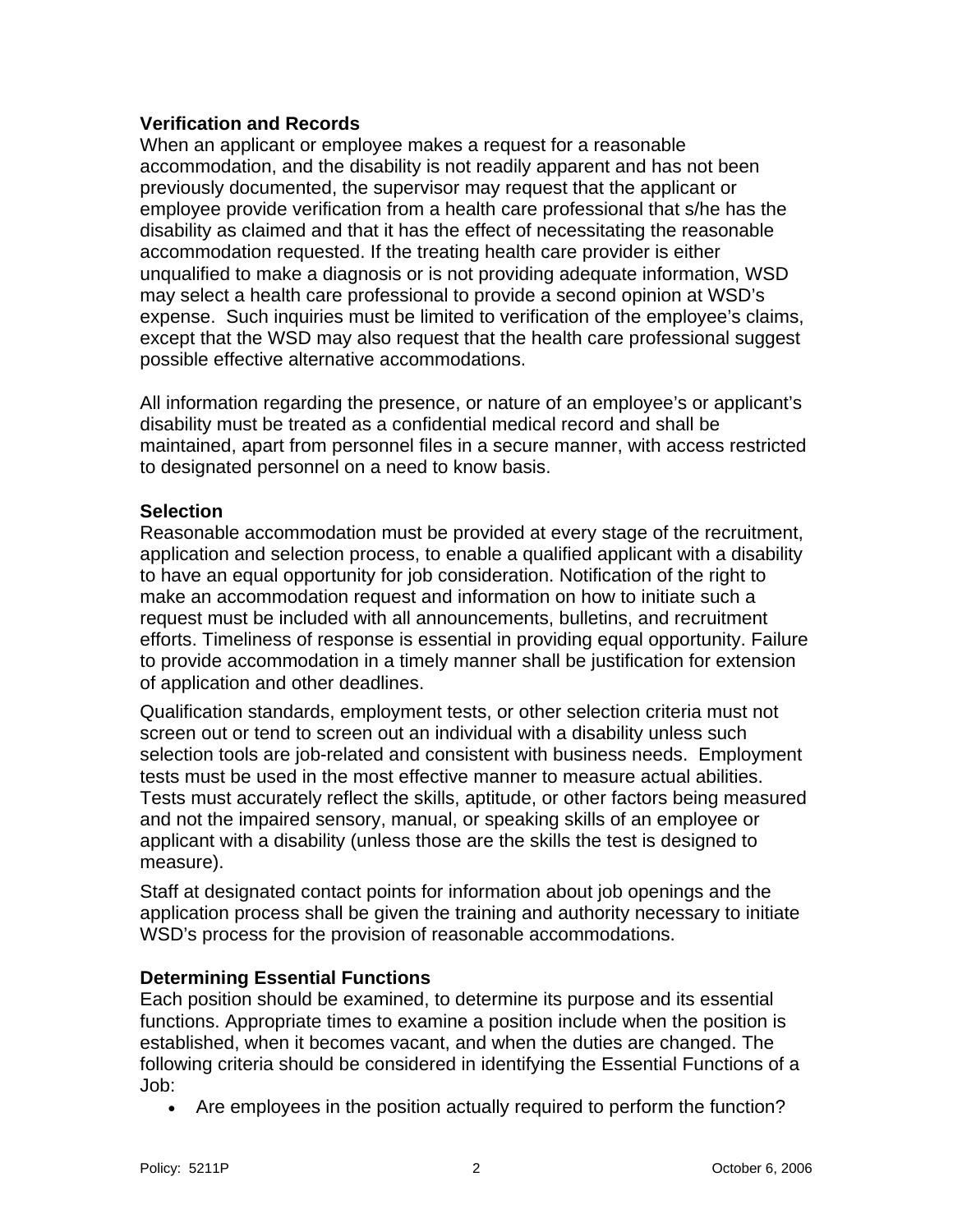- Would removing that function fundamentally change the job?
- Was the position established to perform the function?
- Are there a limited number of other employees available to perform the function, or among whom the function can be distributed?
- Is the function highly specialized, and is the person in the position hired for special expertise or ability to perform it?

## **Responding to Requests for Reasonable Accommodation**

Upon receiving a reasonable accommodation request, the Human Resources representative or designee shall consult with the individual with a disability to find out his or her specific physical or mental abilities and limitations as they relate to the job performance and assess how an accommodation can overcome these barriers.

The Human Resources representative or designee shall consult with the employee, and may consult with other knowledgeable sources to identify potential accommodations and assess how effective each would be in enabling the individual to perform essential job functions.

If there are two or more effective accommodations that would allow the individual with a disability to perform essential job functions, after considering the preference of the individual with a disability, the employer may select the accommodation to be provided.

Not all possible accommodations are reasonable. To help determine if an accommodation is reasonable or if it would present an undue hardship on the operation of the agency, the following factors shall be considered:

- The nature and net cost of the accommodation needed, taking into consideration the availability of outside funding;
- The overall financial resources of the facility or facilities involved in the provision of the reasonable accommodation, the number of employees, and the effect on expenses and resources;
- The overall financial resources of the covered entity with respect to the number of employees, the number, type and location of its facilities.
- The type of operation(s) of the covered entity, including the composition, structure and functions of the workforce of such entity, and geographic separateness, and administrative or fiscal relationship of the facility or facilities in question to the covered entity;
- The impact of the accommodation on the operation of the facility including the impact on the ability of other employees to perform their duties and the impact on the facility's ability to conduct business; and
- The availability of alternative accommodations that would not impose such hardship.

If the cost of a reasonable accommodation would impose an undue hardship, and there are no other financial resources available, the individual with a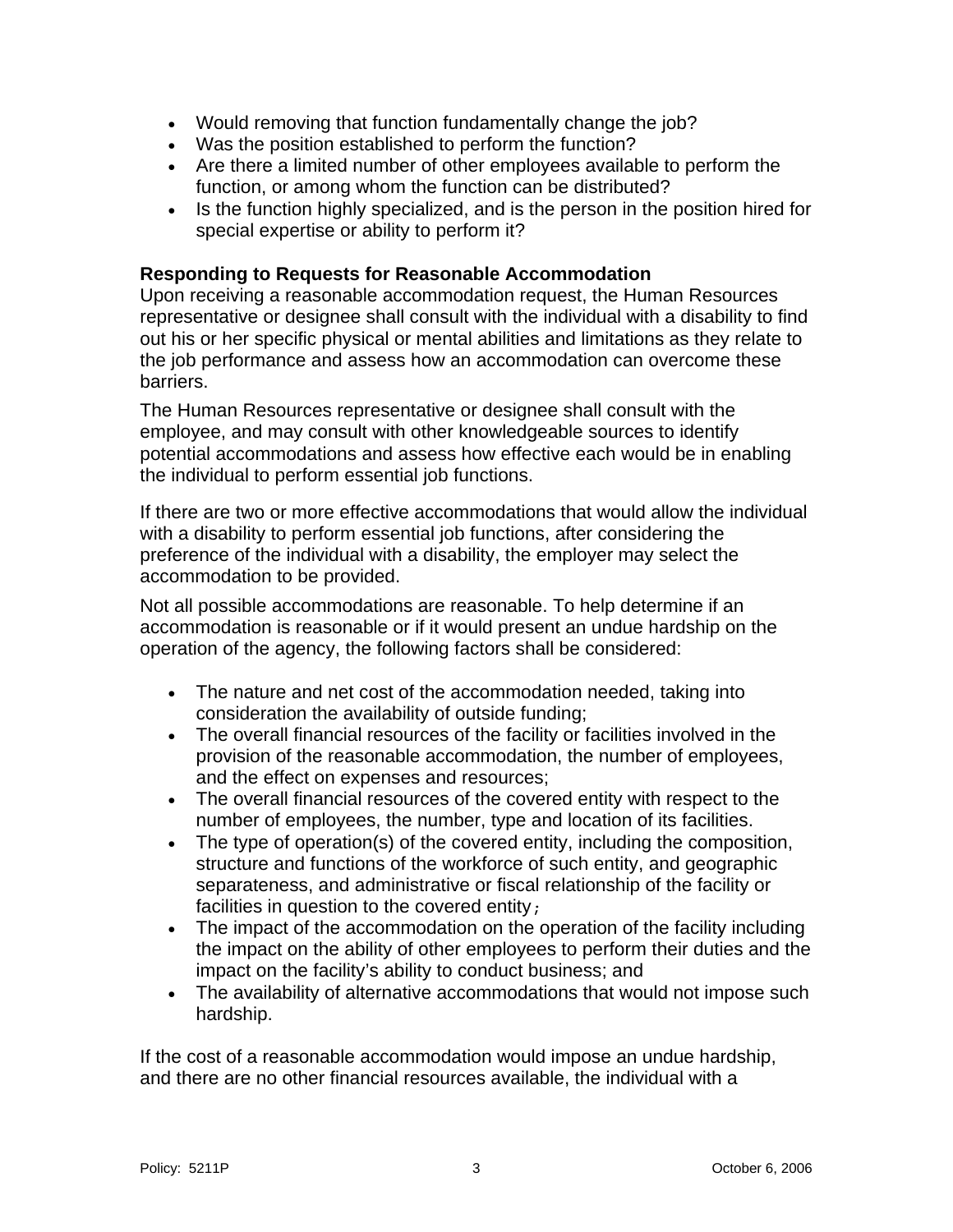disability must be given the option of providing the accommodation, or paying that portion of the cost which would constitute an undue hardship.

## **When an Accommodation Isn't Reasonable or Would Cause Undue Hardship**

When an accommodation isn't reasonable or would cause undue hardship written justification, received by the Human Resources representative and signed by the Superintendent must be provided for any decision not to provide a reasonable accommodation because of undue hardship. When an accommodation in an employee's present position is not reasonable, or would cause an undue hardship, the agency shall attempt to accommodate the employee through reassignment to another vacant position, at the same pay range or lower, for which s/he is qualified, within the same agency. The agency should also, within the practical limitations of its ability, assist the employee in identifying and applying for vacant positions for which s/he is qualified, within other agencies. The Human Resources representative will inform the employee that the employee is responsible for the following:

- Providing current information showing skills, abilities, training, and experience;
- Identifying the types of jobs for which s/he is interested in and qualified;
- Applying for vacant positions; and
- Advising the employer of any change of address and/or other contact information.

The Human Resources representative will inform the applicant/employee of his/her right to file a complaint with the Washington State Human Rights Commission and/or federal Equal Employment Opportunity Commissions.

## **Communications**

The Reasonable Accommodation Policy and Procedure will be available in each work unit and will be accessible to all employees, and to the general public, upon request. The policy statement will be disseminated internally to all employees of the agency and included in the new employee orientation packet. Managers, supervisors and employees having regular contact with clients or the public will be provided training on the agency's responsibility and policy regarding reasonable accommodation.

Information contained in communications regarding activities or opportunities covered under this section must be provided to an employee with a disability in a manner or format which is readily accessible to that employee; and employees must be notified about the employer's obligation to provide reasonable accommodations, and instructed as to how to initiate such a request.

| References: | RCW 49.60  |
|-------------|------------|
|             | WAC 162-22 |